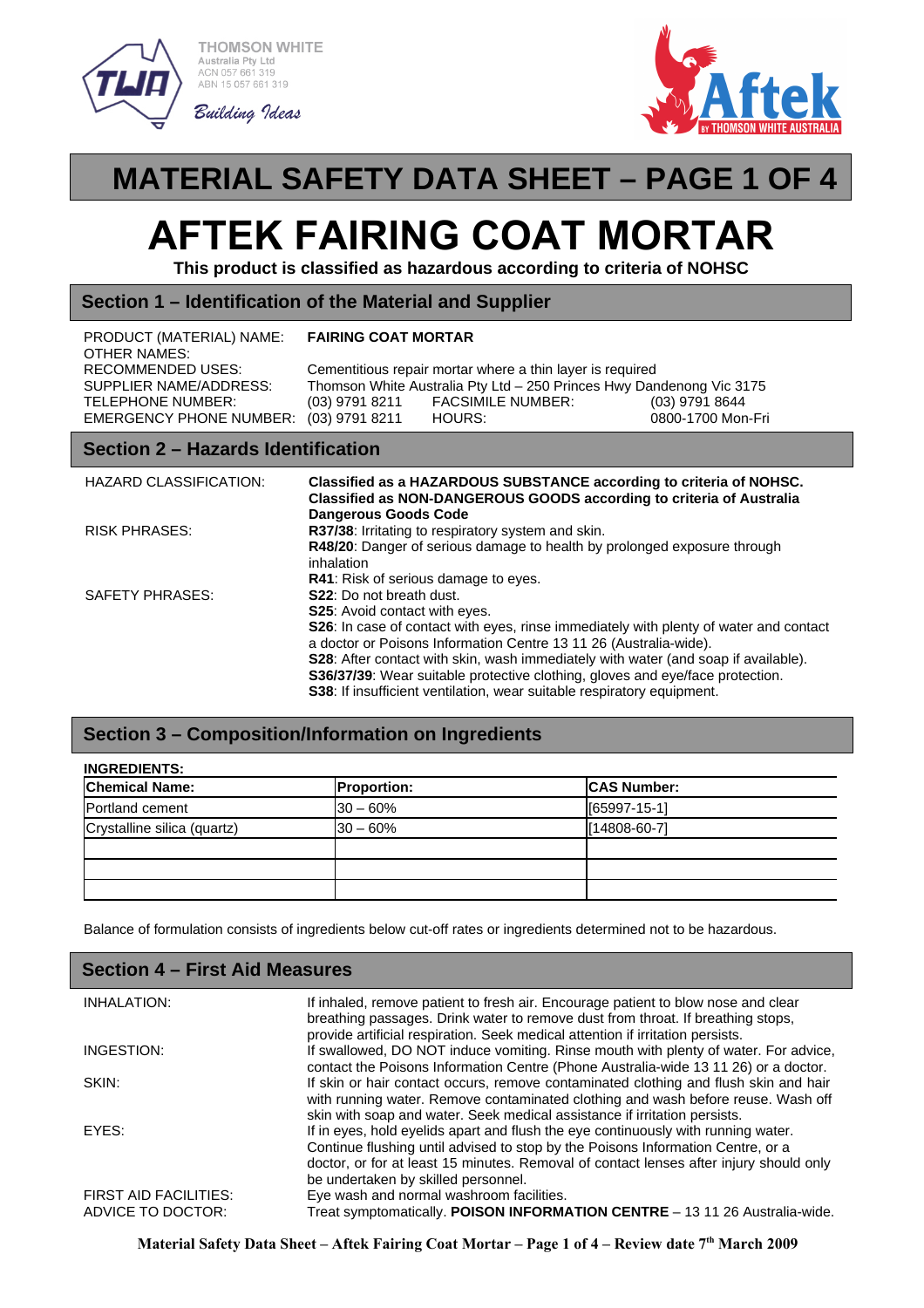## **MATERIAL SAFETY DATA SHEET – PAGE 2 OF 4**

## **Section 5 – Fire Fighting Measures**

| EXTINGUISHING MEDIA:<br><b>HAZARDS FROM COMBUSTION PRODUCTS:</b> | Select to suit surrounding fire.                                                                             |  |
|------------------------------------------------------------------|--------------------------------------------------------------------------------------------------------------|--|
|                                                                  | Not applicable.                                                                                              |  |
| SPECIAL PROTECTIVE PRECAUTIONS AND EQUPMENT FOR FIRE FIGHTERS:   |                                                                                                              |  |
|                                                                  | Fire fighters to wear self-contained breathing apparatus. Avoid bodily contact with<br>substance or run-off. |  |
| <b>HAZCHEM CODE:</b>                                             | Not applicable.                                                                                              |  |
| ADDITIONAL INFORMATION:                                          | Not applicable.                                                                                              |  |

### **Section 6 – Accidental Release Measures**

| <b>EMERGENCY PROCEDURES:</b>                       | Prevent material from entering storm water drains, waterways, basements or<br>workpits. Wear dust mask. Wear protective goggles to prevent eye contamination.<br>Sweep or vacuum material up without creating dust clouds. Collect material into<br>clean, dry containers. Label containers correctly. Ensure area is thorougly ventilated |
|----------------------------------------------------|--------------------------------------------------------------------------------------------------------------------------------------------------------------------------------------------------------------------------------------------------------------------------------------------------------------------------------------------|
|                                                    | before recommencing work.                                                                                                                                                                                                                                                                                                                  |
| METHODS AND MATERIALS FOR CONTAINMENT AND CLEAN UP |                                                                                                                                                                                                                                                                                                                                            |
|                                                    | Refer to State Land Waste Management Authority. Empty containers must be<br>decontaminated. Normally suitable for disposal at approved land waste site.                                                                                                                                                                                    |

## **Section 7 – Handling and Storage**

| <b>PRECAUTIONS FOR SAFE HANDLING:</b> |                                                                                                                                                                                                                                                                                                                                                                                                                                                                             |  |
|---------------------------------------|-----------------------------------------------------------------------------------------------------------------------------------------------------------------------------------------------------------------------------------------------------------------------------------------------------------------------------------------------------------------------------------------------------------------------------------------------------------------------------|--|
|                                       | Wear protective goggles/face shield and rubber gloves and barrier cream to prevent<br>eye and skin contamination. Contact lenses pose a special hazard as they may<br>absorb irritants. Suitable protective clothing, PVC gloves and boots should be worn.<br>Use in a well ventilated area, preferably outdoors. General exhaust is normally<br>adequate. If risk of overexposure exists, wear SAA approved dust respirator. Avoid<br>generation or accumulation of dusts. |  |
| <b>CONDITIONS FOR SAFE STORAGE:</b>   |                                                                                                                                                                                                                                                                                                                                                                                                                                                                             |  |
|                                       | Keep containers tightly sealed when not in use. Store in a cool, dry, well-ventilated<br>place and out of direct sunlight. Keep away from strong acids.                                                                                                                                                                                                                                                                                                                     |  |
| INCOMPATIBILITIES:                    | No restrictions.                                                                                                                                                                                                                                                                                                                                                                                                                                                            |  |

## **Section 8 – Exposure Controls / Personal Protection**

#### NATIONAL EXPOSURE STANDARDS:

Exposure to dust should be kept as low as practicable, and below the NES for the product as listed below:

|                                | <b>Crystalline silica (quartz)</b> – 0.1 mg/m <sup>3</sup> TWA as respirable dust<br>Dust (NOS- not otherwise specified) - 10mg/m <sup>3</sup> TWA as inspirable dust.                      |
|--------------------------------|---------------------------------------------------------------------------------------------------------------------------------------------------------------------------------------------|
| BIOLOGICAL LIMIT VALUES:       | Not established for the product.                                                                                                                                                            |
| <b>ENGINEERING CONTROLS:</b>   | If used in limited ventilation, ensure adequate ventilation to maintain exposure levels<br>are kept below standards, by using a local exhaust. Keep containers closed when not<br>in use.   |
| PERSONAL PROTECTION:           | Avoid unnecessary contact as good work practice. Wash contaminated clothing and<br>protective equipment before storing and reuse. Wash hands before eating, smoking<br>or using the toilet. |
| <b>RESPIRATORY PROTECTION:</b> | The use of a respirator or other device is recommended where dust is being<br>generated. For assistance in selecting suitable equipment consult AS/NZ1715.                                  |
| EYE PROTECTION:                | Eye protective measures are normally necessary, and are suggested when using this<br>product. Consult AS1336 and AS/NZ1337.                                                                 |
| <b>PROTECTIVE GLOVES:</b>      | Rubber, PVC or other protective gloves are necessary, and desirable, especially if<br>this product is being used frequently or for lengthy periods. Consult AS2161 for<br>quidance.         |
| <b>CLOTHING:</b>               | Clean overalls should be worn, preferably with an apron. Consult AS2919 for clothing<br>quidance.                                                                                           |
| SAFETY FOOTWEAR:               | Wearing safety boots is advisory. Consult AS/NZ2210 for advice on Occupational<br>Protective Footwear.                                                                                      |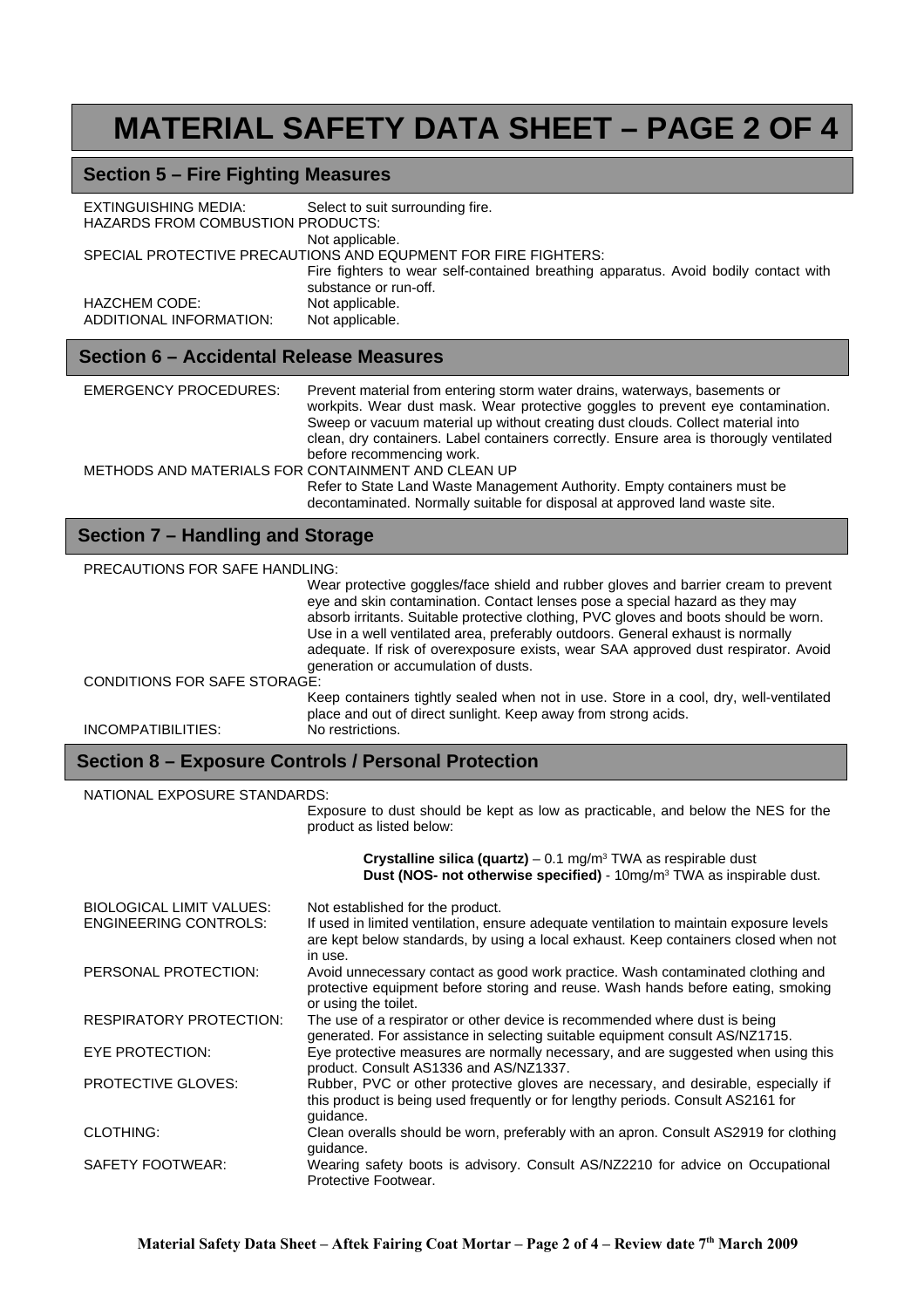## **MATERIAL SAFETY DATA SHEET – PAGE 3 OF 4**

## **Section 9 – Physical and Chemical Properties**

Fine grey powder

APPEARANCE (COLOUR, PHYSICAL FORM, SHAPE):

|                                           | Lille dies bowdel        |
|-------------------------------------------|--------------------------|
| ODOUR:                                    | None                     |
| <b>VAPOUR PRESSURE:</b>                   | Negligible               |
| <b>MELTING POINT:</b>                     | Not available            |
| <b>BOILING POINT:</b>                     | Not applicable           |
| SOLUBILITY:                               | Partly miscible in water |
| SPECIFIC GRAVITY:                         | 1.5                      |
| <b>FLASH POINT:</b>                       | Non-combustible          |
| UPPER FLAMMABLE LIMIT:                    | Not applicable           |
| <b>LOWER FLAMMABLE LIMIT:</b>             | Not applicable           |
| VOLATILE ORGANIC COMPOUNDS (VOC) CONTENT: |                          |
|                                           | Not stated.              |

### **Section 10 – Stability and Reactivity**

| <b>CHEMICAL STABILITY:</b><br>CONDITIONS TO AVOID:<br><b>INCOMPATIBLE MATERIALS:</b><br>HAZARDOUS DECOMPOSITION PRODUCTS:<br><b>HAZARDOUS REACTIONS:</b> | Stable.<br>Keep away from strong acids.<br>No restrictions<br>Product is not combustible, however containers may burn.<br>None                                                                                                                                                                                                                                                                                                                                                                                                                                                                                                                                                                                                                                                                                                                                                                                                                                                                                                                                                                                                                                                                          |  |  |
|----------------------------------------------------------------------------------------------------------------------------------------------------------|---------------------------------------------------------------------------------------------------------------------------------------------------------------------------------------------------------------------------------------------------------------------------------------------------------------------------------------------------------------------------------------------------------------------------------------------------------------------------------------------------------------------------------------------------------------------------------------------------------------------------------------------------------------------------------------------------------------------------------------------------------------------------------------------------------------------------------------------------------------------------------------------------------------------------------------------------------------------------------------------------------------------------------------------------------------------------------------------------------------------------------------------------------------------------------------------------------|--|--|
| <b>Section 11 - Toxicological Information</b>                                                                                                            |                                                                                                                                                                                                                                                                                                                                                                                                                                                                                                                                                                                                                                                                                                                                                                                                                                                                                                                                                                                                                                                                                                                                                                                                         |  |  |
| <b>TOXICOLOGY INFORMATION:</b>                                                                                                                           | No toxicity data is available for this specific product, however toxicity data found for<br>constituents are stated below:<br>This product contains a proportion of respirable free crystalline silica in the quartz<br>component. Crystalline silica is classified as a Class 1 Human Carcinogen according<br>to IARC (International Agency for Research on Cancer), however research on this is<br>inconclusive and the ASCC/NOHSC has yet to classify crystalline silica as a human<br>carcinogen. Current research indicates no excess risk of lung cancer or other<br>cancers from using these products. Repeated exposure to respirable crystalline silica<br>dust may lead to silicosis, or other serious delayed lung injury. The onset of silicosis<br>is usually slow and lung damage may occur even when no symptoms or signs of ill-<br>health have occurred. Silicosis can develop to a more serious degree even after<br>exposure has ceased, and may also lead to other diseases including heart disease<br>and scleroderma. Inhalation of dust, including crystalline silica dust, is considered by<br>medical authorities to increase the risk of lung disease due to tobacco smoking. |  |  |
| HEALTH EFFECTS FROM THE LIKELY ROUTES OF EXPOSURE:                                                                                                       |                                                                                                                                                                                                                                                                                                                                                                                                                                                                                                                                                                                                                                                                                                                                                                                                                                                                                                                                                                                                                                                                                                                                                                                                         |  |  |
| <b>INHALATION:</b>                                                                                                                                       | The dust is highly irritating to the upper respiratory tract and lungs, and may cause<br>coughing and sneezing. Persons with pre-existing respiratory conditions may incur<br>further disability if excessive concentrations of material are inhaled. Overexposure<br>may cause coughing, wheezing and irritation of nasal passages.                                                                                                                                                                                                                                                                                                                                                                                                                                                                                                                                                                                                                                                                                                                                                                                                                                                                    |  |  |
| INGESTION:                                                                                                                                               | Highly irritating and mildly corrosive if swallowed. May result in nausea, abdominal<br>irritation, pain and vomiting. Ingestion is not expected to occur in normal industrial<br>use.                                                                                                                                                                                                                                                                                                                                                                                                                                                                                                                                                                                                                                                                                                                                                                                                                                                                                                                                                                                                                  |  |  |
| SKIN:                                                                                                                                                    | Is irritating may cause drying of the skin. May lead to dermatitis and in some cases,<br>sensitisation. The material may accentuate pre-existing skin conditions.                                                                                                                                                                                                                                                                                                                                                                                                                                                                                                                                                                                                                                                                                                                                                                                                                                                                                                                                                                                                                                       |  |  |
| EYES:                                                                                                                                                    | The dust is highly irritating and abrasive to the eyes and is capable of causing pain<br>and severe conjunctivitis. Corneal injury may develop, with possible permanent<br>impairment of vision if not promptly and properly treated.                                                                                                                                                                                                                                                                                                                                                                                                                                                                                                                                                                                                                                                                                                                                                                                                                                                                                                                                                                   |  |  |

## **Section 12 – Ecological Information**

| ECOTOXICITY:                   | Not available                                                                                             |
|--------------------------------|-----------------------------------------------------------------------------------------------------------|
| PERSISTENCE AND DEGRADABILITY: |                                                                                                           |
|                                | Not available                                                                                             |
| <b>MOBILITY:</b>               | Not available                                                                                             |
|                                | ENVIRONMENTAL PROTECTION: Not expected to create environmental hazards unless dumped in massive quantity. |